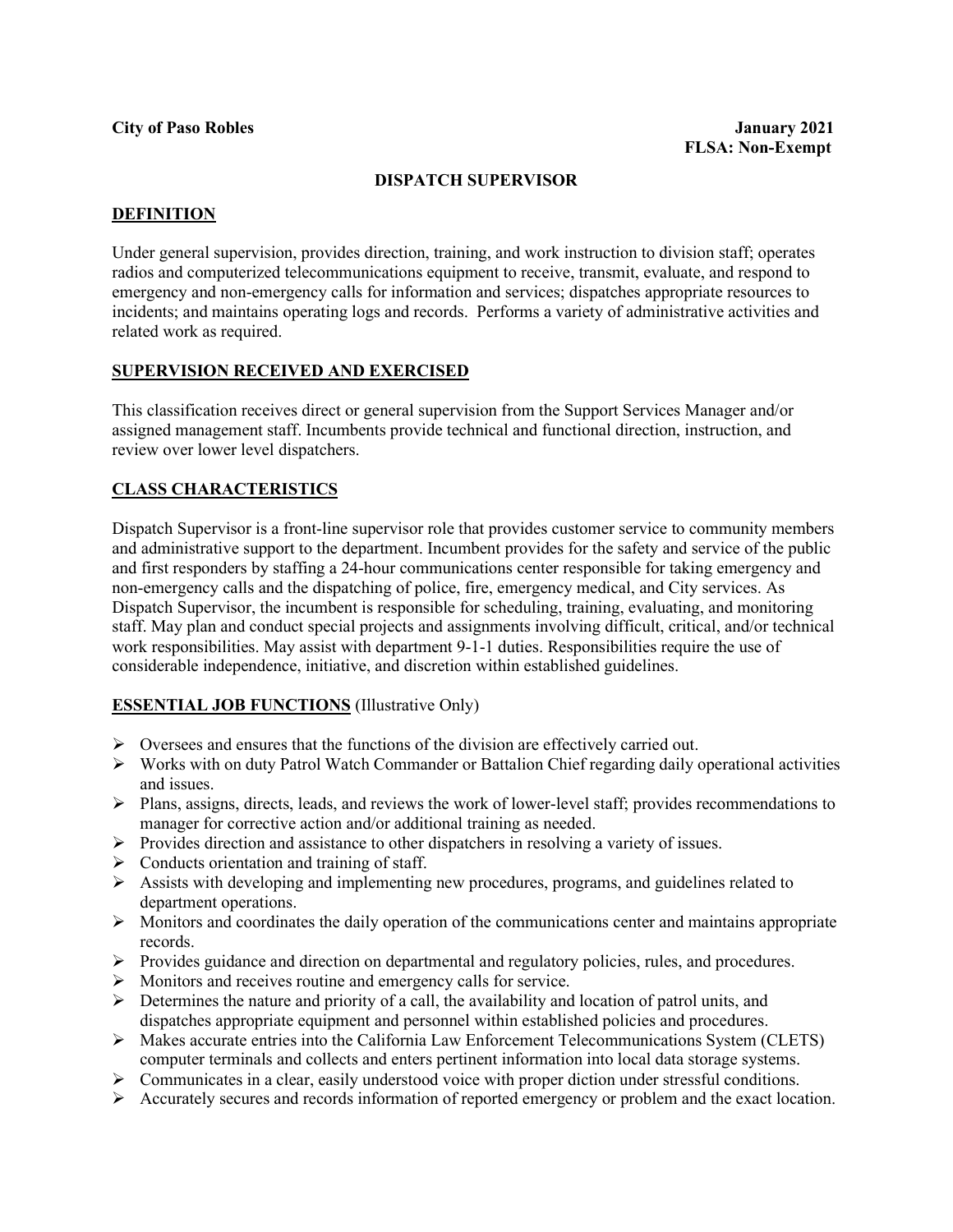Dispatch Supervisor Page 2

- $\triangleright$  Provides resource information to field units, stations, other agencies, and the public.
- $\triangleright$  Receives information over the radio from numerous police, fire, and public works radio frequencies.
- $\triangleright$  Maintains a variety of confidential records, call and incident logs, and prepares reports as directed.
- $\triangleright$  Disseminates information to field officers regarding wanted persons, property, and warrants.
- $\triangleright$  Monitors officers in the field to ensure their physical safety.
- $\triangleright$  Maintains departmental security by operating intercoms, locks, and gates.
- $\triangleright$  Performs other related duties as assigned.

# **QUALIFICATIONS**

# **Knowledge of:**

- $\triangleright$  Effective supervisory principles and practices, including work planning, scheduling, evaluation, and employee training.
- $\triangleright$  Techniques, procedures, and methods utilized in the operation of emergency dispatch and related communications equipment.
- $\triangleright$  The organization, operations, and terminology of public safety agencies.
- $\triangleright$  Modern office equipment, including a computer and applicable software for spreadsheets and word processing, including Microsoft Office and Microsoft 365.
- $\triangleright$  Pertinent Federal, State, and local laws and codes.
- $\triangleright$  Knowledge of the English language, spelling, grammar, and punctuation.
- $\triangleright$  Proper radio dispatching techniques, including code language.
- $\triangleright$  Geography of the City, including the location of streets, roads, highways, areas, major buildings, and public facilities.
- $\triangleright$  Departmental rules, policies, and procedures.

# **Skill In:**

- $\triangleright$  Recommending and implementing goals, objectives, and practices for providing effective and efficient services.
- $\triangleright$  Organizing and prioritizing the workload and assignments of lower level dispatchers.
- $\triangleright$  Providing oversight of the communications training program.
- $\triangleright$  Directing, coaching, mentoring, and motivating staff.
- Operating a California Law Enforcement Telecommunications System (CLETS), Computer Aided Dispatch (CAD) system, and Records Management System (RMS).
- $\triangleright$  Simultaneously taking calls, radio dispatching, prioritizing calls for service, managing incidents, units and resources, and logging incident details in the computer aided dispatching software during normal and high-volume periods.
- $\triangleright$  Calmly and effectively managing emergency situations and assisting in directing others in an appropriate course of action during stressful situations.
- $\triangleright$  Excellent interpersonal communications and public contact skills.
- $\triangleright$  Standard broadcasting procedures of a radio telephone system.
- $\triangleright$  Retaining and accurately relaying information received from a variety of sources.
- Working efficiently and effectively under stress, and exercise good judgment in emergency situations.
- $\triangleright$  Adjusting quickly to changing situations and performing several tasks at once while adjusting appropriate prioritization of incoming calls.
- $\triangleright$  Using clear enunciation, tact and courtesy while handling irate or distraught individuals.
- $\triangleright$  Establishing and maintaining effective work relationships with those contacted in the course of work.